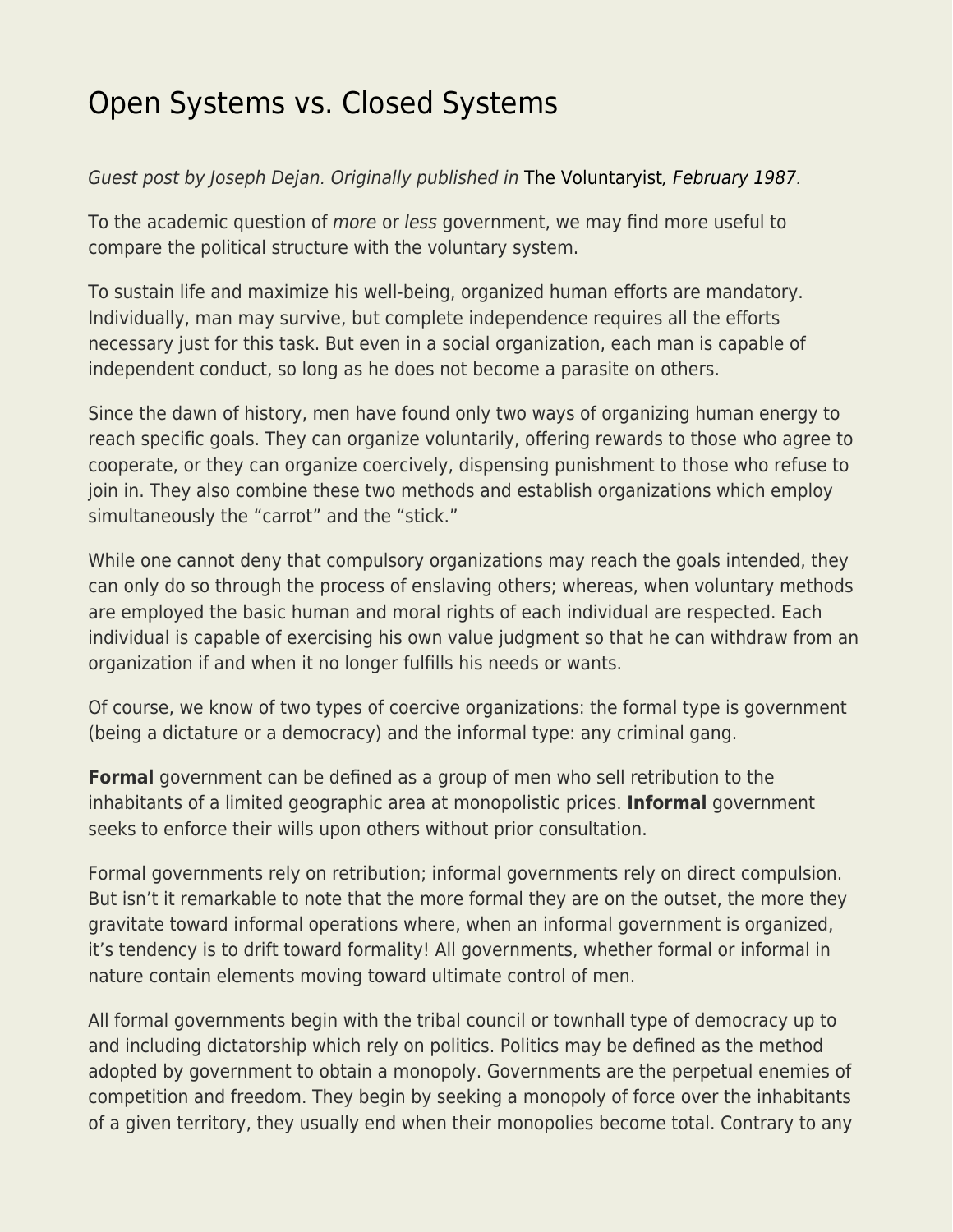form of coercive organization, voluntary association maximizes human well-being. Each individual acts on the basis of his own value-judgement without imposition on others. A voluntary organization as the free market is an open system. It has a point of input where the demands from the market are communicated to the system. It has a voluntary organized method of production. It has a point of output where the results of united efforts (goods or services) flow back into the market to satisfy the demands. But most importantly, it has a feedback loop wherein the market signals its degree of approval or disapproval to the results of the output. It issues then new input information, so that the organizational operation can be corrected, increased, diminished or suppressed in terms of market demands.

But there is another way of assuring the output of a given system: It is by suppressing the freedom of choice and by structuring the system. It is a process of corruption which in turn corrupts the environmental system. No matter what the real feedback information may be, this system continues to function in spite of its output no longer being **wanted** or **acceptable**. An environment, through political pressure, can be compelled to accept and sustain a system that is no longer wanted. If a businessman can get a law passed that will protect him from competition or can guarantee the purchase of his production, or can penalize his competitors, or can get tax-paid support of one kind or another, then this businessman can ignore the will of the market and simply act to please the political structure. The market system then becomes dysfunctional in regard to the alterations of demands. Dysfunctional attributes introduce corruption both in the basic system as well as in the overarching total system. Through artificial tampering, the dysfunctional system is sustained and will spread. It closes the system until the overarching system —being the body, the market or the entire culture—dies.

Three natural open systems exist that derive from man's nature, not requiring coercion or force. They are based on biological, economical and aesthetic necessities. They are: the family, business, and voluntary associations (clubs, fraternities, etc.). Man by nature needs a mate to reproduce. The result of this system is a family relationship. Laws need not to be passed to compel people to organize business, anymore than for the creation of families. Voluntary associations are also open systems to organize human energy based on sharing human values. They depend on voluntary choice to join and freedom to withdraw.

Although these systems are all qualified by their voluntary character, each provides for a large measure of order. Each system has its rules which must be obeyed by those joining. By adhering to these rules, order is reached. Of course, these rules are not binding on nonmembers. If a member refuses to obey the rules, he is asked to leave, or if the organization alters its laws, he simply withdraws. Rules are means to obtain order. They are not an end in themselves.

It is interesting to underscore that any open system is not only characterized by its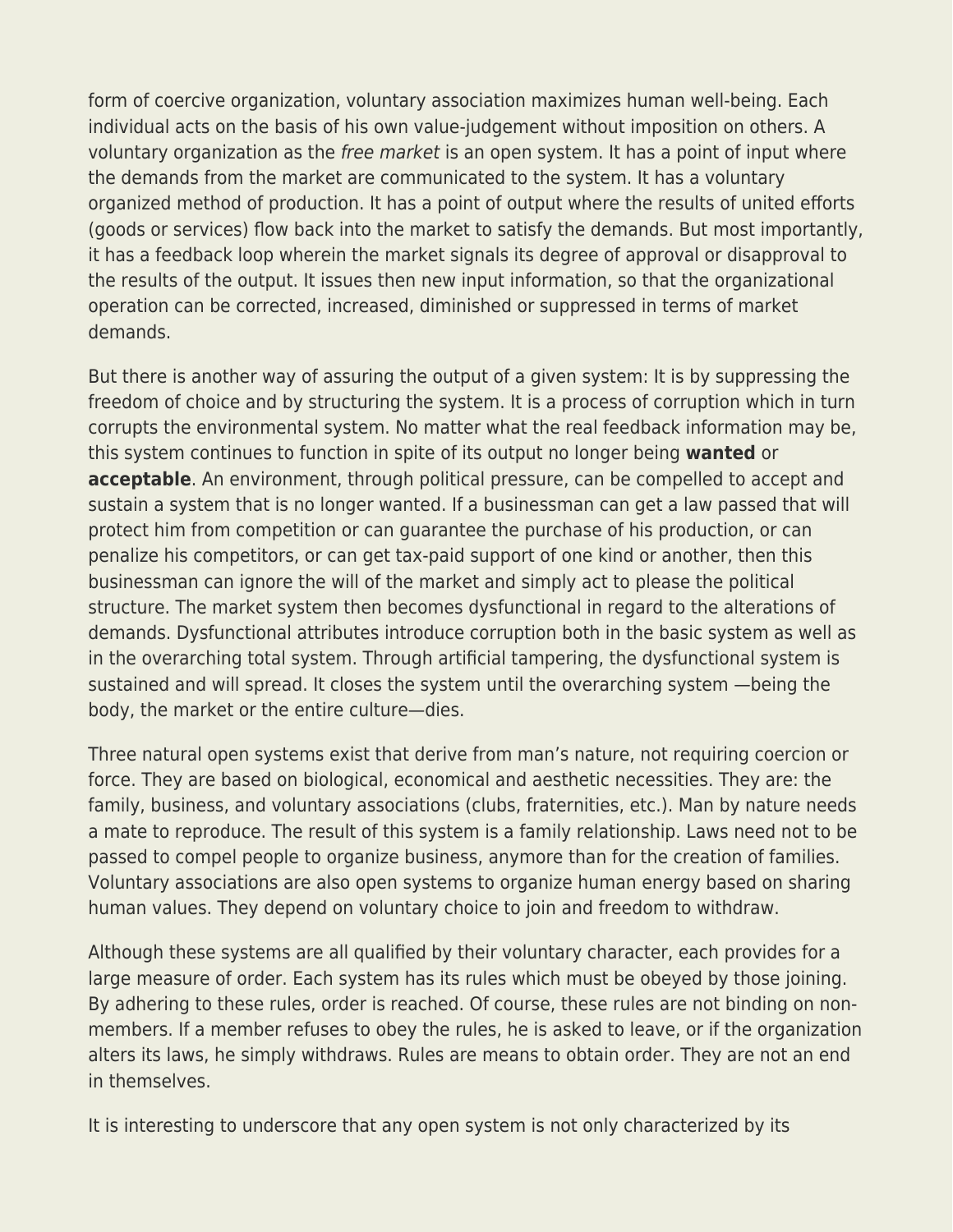voluntary nature, but by the limitation to the application of the rules. A family does not pass rules for other families in their neighborhood. One business does not seek to force another business to follow the rules established for itself. The charter and by-laws of the Science-Fiction Club are not binding on the members of the Chess Club. The rules in all open systems follow the lines of property-ownership and control.

Conversely dealing with a closed system, especially a political system, the process is precisely reversed. First of all, open systems precede closed systems. Closed systems originate when order is already established within the three forms of open systems. Now, the rules formulated in the closed system become an end in themselves. Indeed, they become sanctified and often a matter of ritual and even obsession.

The closed system introduces compulsion and coercion. Deviations from the rules are met by police, courts, jails and, in extreme cases, by death. If a person decides to leave a closed system, he must first obtain permission, which is not always easy or possible, and if he does manage to get out of a given closed system, he will find that he has merely exchanged one set of masters for another. Nowhere in the world can we find free territory of an open system. Furthermore, the characteristics of all closed systems are that they ignore property boundaries and all other rights, while they often were created to uphold them. Thus, with the passing of time, closed systems tend to create frustration, resentment, aggression, disorder and a breakdown leading often to war and chaos. And while it is the open systems, the free systems, that organize human energy in an orderly fashion, it is the closed systems that are credited for it. All closed systems depend on surpluses. Although any government could own and operate productive enterprises, those who govern are always members of an elite which does not engage in productive work but concentrate their baneful activities on regulating others and punishing them according to the laws they have created.

Ideally, man does not need nor should he have any government. All closed systems impair human liberty and in the long run prove destructive to human well-being. They are institutions that man has created which have proven to be inadequate, immoral and dangerous to the survival of the human race.

We all know in a general way, although few have absorbed its full significance, that science and technology have brought rapid and drastic changes in our lives, and are of such a magnitude that they are comparable to a mutation. This mutation, whether recognized or not, appreciated or not, contains undreamed of possibilities for wide betterment of man's life on earth. But if the institutions are not brought up from their barbaric era, these possibilities can be turned into an irreversible disaster. The basic psychological challenge before us is that these new conditions demand drastic changes in deeply ingrained habits of behavior and thinking patterns. As the economist Kenneth Boulding puts it succintly: "If the human race is to survive, it will have to change its way of thinking more in the next 25